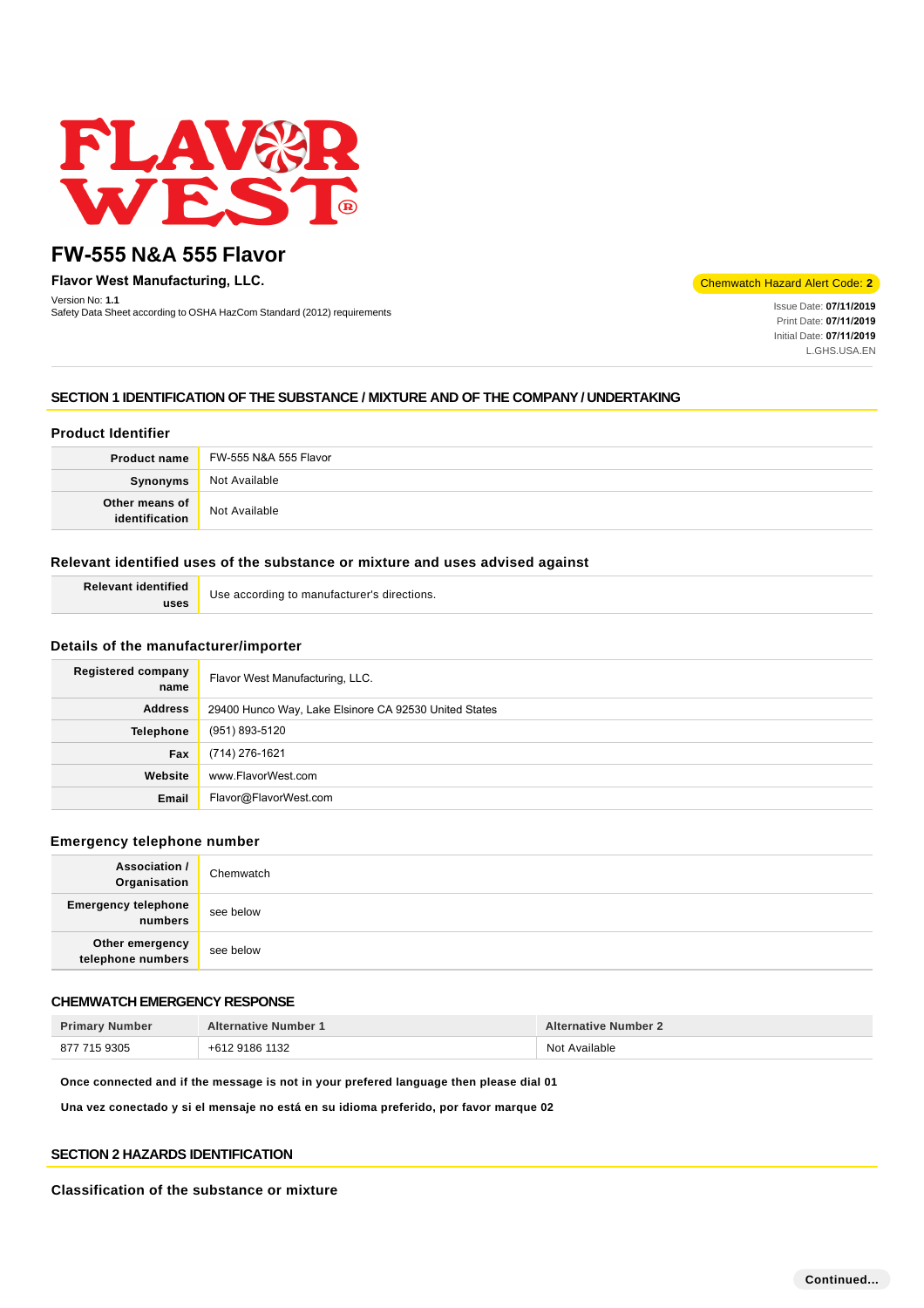#### Issue Date: **07/11/2019**  Print Date: **07/11/2019**

#### **FW-555 N&A 555 Flavor**



**GHS Classification** Skin Sensitizer Category 1, Eye Irritation Category 2A

#### **Label elements**

| <b>GHS label elements</b> |                |
|---------------------------|----------------|
| <b>SIGNAL WORD</b>        | <b>WARNING</b> |
|                           |                |

# **Hazard statement(s)**

| H317 | v cause an allergic skin reaction.<br>May |
|------|-------------------------------------------|
|      | eve irritation                            |

# **Precautionary statement(s) Prevention**

| P280             | Wear protective gloves/protective clothing/eye protection/face protection. |  |
|------------------|----------------------------------------------------------------------------|--|
| P <sub>261</sub> | Avoid breathing dust/fume/gas/mist/vapours/spray.                          |  |
| P272             | Contaminated work clothing should not be allowed out of the workplace.     |  |

### **Precautionary statement(s) Response**

| P363           | Wash contaminated clothing before reuse.                                                                                            |  |
|----------------|-------------------------------------------------------------------------------------------------------------------------------------|--|
| P302+P352      | IF ON SKIN: Wash with plenty of water and soap                                                                                      |  |
| P305+P351+P338 | IF IN EYES: Rinse cautiously with water for several minutes. Remove contact lenses, if present and easy to do. Continue<br>rinsing. |  |
| P333+P313      | If skin irritation or rash occurs: Get medical advice/attention.                                                                    |  |
| P337+P313      | If eye irritation persists: Get medical advice/attention.                                                                           |  |

# **Precautionary statement(s) Storage**

# **Precautionary statement(s) Disposal**

**P501** Dispose of contents/container to authorised chemical landfill or if organic to high temperature incineration

# **SECTION 3 COMPOSITION / INFORMATION ON INGREDIENTS**

#### **Substances**

See section below for composition of Mixtures

#### **Mixtures**

| <b>CAS No</b> | %[weight] | <b>Name</b>                                   |
|---------------|-----------|-----------------------------------------------|
| 57-55-6       | 80-90     | propylene glycol                              |
| 513-86-0      | $1 - 5$   | acetoin                                       |
| 121-32-4      | $1 - 5$   | ethyl vanillin                                |
| 118-71-8      | $1 - 5$   | maltol                                        |
| 765-70-8      | $1 - 5$   | 3-methyl-1,2-cyclopentanedione                |
| 121-33-5      | $1 - 5$   | vanillin                                      |
| 28664-35-9    | $1 - 5$   | 4,5-dimethyl-3-hydroxy-2,5-dihydrofuran-2-one |

The specific chemical identity and/or exact percentage (concentration) of composition has been withheld as a trade secret.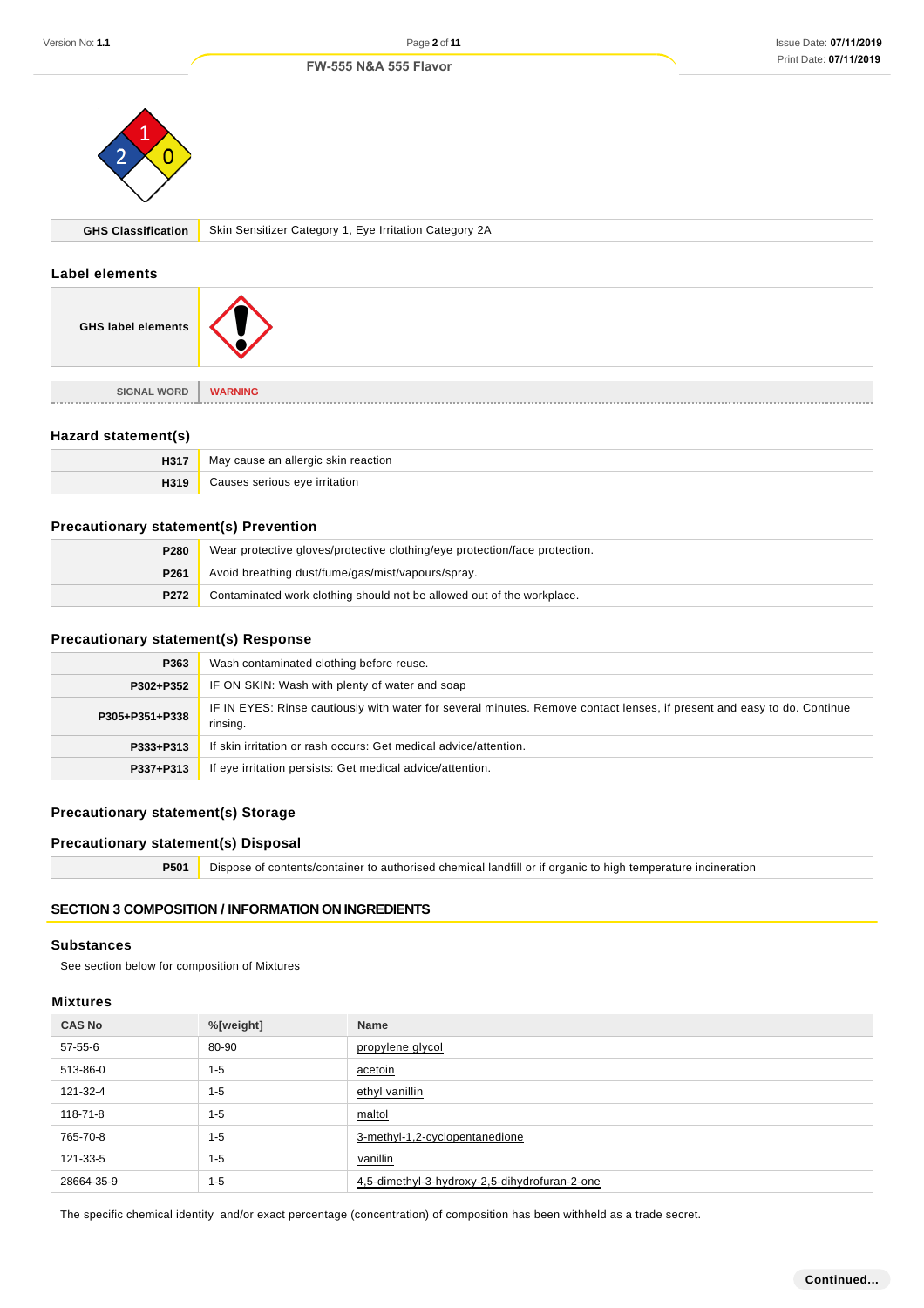### **SECTION 4 FIRST AID MEASURES**

#### **Description of first aid measures**

| <b>Eye Contact</b>  | If this product comes in contact with the eyes:<br>▶ Wash out immediately with fresh running water.<br>Ensure complete irrigation of the eye by keeping eyelids apart and away from eye and moving the eyelids by occasionally<br>lifting the upper and lower lids.<br>▶ Seek medical attention without delay; if pain persists or recurs seek medical attention.<br>▶ Removal of contact lenses after an eye injury should only be undertaken by skilled personnel.                                  |  |  |
|---------------------|-------------------------------------------------------------------------------------------------------------------------------------------------------------------------------------------------------------------------------------------------------------------------------------------------------------------------------------------------------------------------------------------------------------------------------------------------------------------------------------------------------|--|--|
| <b>Skin Contact</b> | If skin contact occurs:<br>Inmediately remove all contaminated clothing, including footwear.<br>Flush skin and hair with running water (and soap if available).<br>▶ Seek medical attention in event of irritation.                                                                                                                                                                                                                                                                                   |  |  |
| Inhalation          | If fumes or combustion products are inhaled remove from contaminated area.<br>Lay patient down. Keep warm and rested.<br>▶ Prostheses such as false teeth, which may block airway, should be removed, where possible, prior to initiating first aid<br>procedures.<br>Apply artificial respiration if not breathing, preferably with a demand valve resuscitator, bag-valve mask device, or pocket<br>mask as trained. Perform CPR if necessary.<br>Transport to hospital, or doctor.                 |  |  |
| Ingestion           | If swallowed do <b>NOT</b> induce vomiting.<br>If vomiting occurs, lean patient forward or place on left side (head-down position, if possible) to maintain open airway and<br>prevent aspiration.<br>• Observe the patient carefully.<br>▶ Never give liquid to a person showing signs of being sleepy or with reduced awareness; i.e. becoming unconscious.<br>► Give water to rinse out mouth, then provide liquid slowly and as much as casualty can comfortably drink.<br>▶ Seek medical advice. |  |  |

#### **Indication of any immediate medical attention and special treatment needed**

Polyethylene glycols are generally poorly absorbed orally and are mostly unchanged by the kidney.

Dermal absorption can occur across damaged skin (e.g. through burns) leading to increased osmolality, anion gap metabolic acidosis, elevated calcium, low ionised calcium, CNS depression and renal failure.

Treatment consists of supportive care.

[Ellenhorn and Barceloux: Medical Toxicology]

- Propylene glycol is primarily a CNS depressant in large doses and may cause hypoglycaemia, lactic acidosis and seizures.
	- ▶ The usual measures are supportive care and decontamination (Ipecac/ lavage/ activated charcoal/ cathartics), within 2 hours of exposure should suffice.
	- Check the anion gap, arterial pH, renal function and glucose levels.

Ellenhorn and Barceloux: Medical Toxicology

### **SECTION 5 FIREFIGHTING MEASURES**

#### **Extinguishing media**

| Alcohol stable foam.<br>Dry chemical powder.<br>▶ BCF (where regulations permit).<br>Carbon dioxide. |
|------------------------------------------------------------------------------------------------------|
|                                                                                                      |

#### **Special hazards arising from the substrate or mixture**

| <b>Fire Incompatibility</b> | Avoid contamination with oxidising agents i.e. nitrates, oxidising acids, chlorine bleaches, pool chlorine etc. as ignition may |
|-----------------------------|---------------------------------------------------------------------------------------------------------------------------------|
|                             | result                                                                                                                          |

#### **Advice for firefighters**

| <b>Fire Fighting</b>         | Alert Fire Brigade and tell them location and nature of hazard.<br>▶ Wear full body protective clothing with breathing apparatus.<br>▶ Prevent, by any means available, spillage from entering drains or water course.<br>► Use water delivered as a fine spray to control fire and cool adjacent area. |
|------------------------------|---------------------------------------------------------------------------------------------------------------------------------------------------------------------------------------------------------------------------------------------------------------------------------------------------------|
| <b>Fire/Explosion Hazard</b> | $\triangleright$ Combustible.<br>• Slight fire hazard when exposed to heat or flame.<br>► Heating may cause expansion or decomposition leading to violent rupture of containers.                                                                                                                        |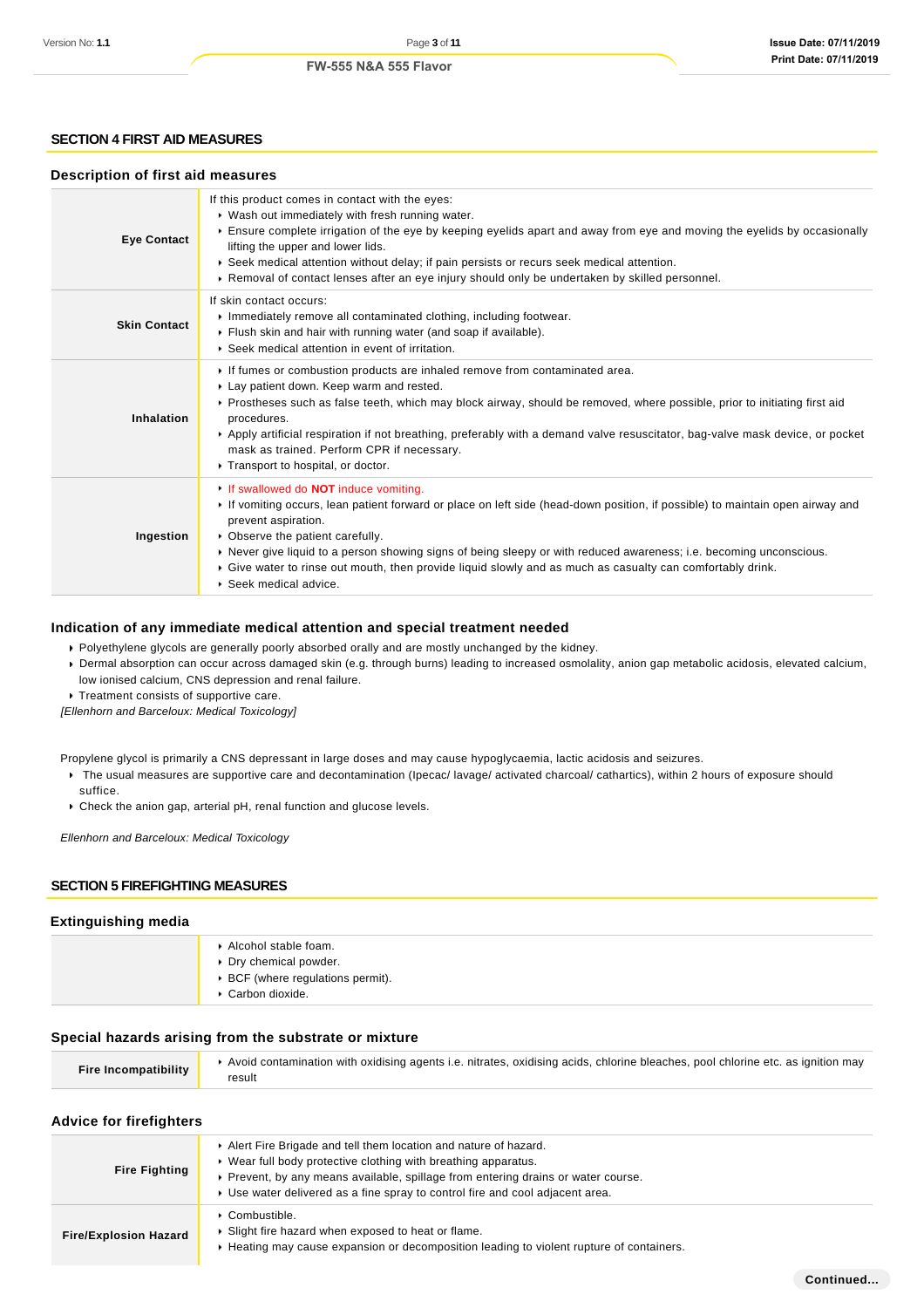On combustion, may emit toxic fumes of carbon monoxide (CO).

# **SECTION 6 ACCIDENTAL RELEASE MEASURES**

| <b>Minor Spills</b> | Remove all ignition sources.<br>Clean up all spills immediately.                                                                                                                                                                                                                                                                                                                                                                                                             |             | Avoid breathing vapours and contact with skin and eyes.<br>► Control personal contact with the substance, by using protective equipment. |                |            |                    |                 |
|---------------------|------------------------------------------------------------------------------------------------------------------------------------------------------------------------------------------------------------------------------------------------------------------------------------------------------------------------------------------------------------------------------------------------------------------------------------------------------------------------------|-------------|------------------------------------------------------------------------------------------------------------------------------------------|----------------|------------|--------------------|-----------------|
|                     | Chemical Class: alcohols and glycols                                                                                                                                                                                                                                                                                                                                                                                                                                         |             | For release onto land: recommended sorbents listed in order of priority.                                                                 |                |            |                    |                 |
|                     | <b>SORBENT</b><br><b>TYPE</b>                                                                                                                                                                                                                                                                                                                                                                                                                                                | <b>RANK</b> | <b>APPLICATION</b><br>COLLECTION                                                                                                         |                |            | <b>LIMITATIONS</b> |                 |
|                     | LAND SPILL - SMALL                                                                                                                                                                                                                                                                                                                                                                                                                                                           |             |                                                                                                                                          |                |            |                    |                 |
|                     | cross-linked polymer - particulate                                                                                                                                                                                                                                                                                                                                                                                                                                           |             |                                                                                                                                          | 1              | shovel     | shovel             | R, W, SS        |
|                     | cross-linked polymer - pillow                                                                                                                                                                                                                                                                                                                                                                                                                                                |             |                                                                                                                                          | 1              | throw      | pitchfork          | R, DGC, RT      |
|                     | sorbent clay - particulate                                                                                                                                                                                                                                                                                                                                                                                                                                                   |             |                                                                                                                                          | $\mathbf{2}$   | shovel     | shovel             | R, I, P         |
|                     | wood fiber - pillow                                                                                                                                                                                                                                                                                                                                                                                                                                                          |             |                                                                                                                                          | 3              | throw      | pitchfork          | R, P, DGC, RT   |
|                     | treated wood fiber - pillow                                                                                                                                                                                                                                                                                                                                                                                                                                                  |             |                                                                                                                                          | 3              | throw      | pitchfork          | DGC, RT         |
|                     | foamed glass - pillow                                                                                                                                                                                                                                                                                                                                                                                                                                                        |             |                                                                                                                                          | 4              | throw      | pichfork           | R, P, DGC, RT   |
|                     | <b>LAND SPILL - MEDIUM</b>                                                                                                                                                                                                                                                                                                                                                                                                                                                   |             |                                                                                                                                          |                |            |                    |                 |
|                     | cross-linked polymer - particulate                                                                                                                                                                                                                                                                                                                                                                                                                                           |             | $\mathbf{1}$                                                                                                                             | blower         | skiploader | R,W, SS            |                 |
| <b>Major Spills</b> | $\overline{2}$<br>polypropylene - particulate                                                                                                                                                                                                                                                                                                                                                                                                                                |             |                                                                                                                                          |                | blower     | skiploader         | W, SS, DGC      |
|                     | sorbent clay - particulate                                                                                                                                                                                                                                                                                                                                                                                                                                                   |             |                                                                                                                                          | $\overline{2}$ | blower     | skiploader         | R, I, W, P, DGC |
|                     | polypropylene - mat                                                                                                                                                                                                                                                                                                                                                                                                                                                          |             |                                                                                                                                          | 3              | throw      | skiploader         | DGC, RT         |
|                     | expanded mineral - particulate                                                                                                                                                                                                                                                                                                                                                                                                                                               |             |                                                                                                                                          | 3              | blower     | skiploader         | R, I, W, P, DGC |
|                     | polyurethane - mat                                                                                                                                                                                                                                                                                                                                                                                                                                                           |             |                                                                                                                                          | $\overline{4}$ | throw      | skiploader         | DGC, RT         |
|                     | Legend<br>DGC: Not effective where ground cover is dense<br>R; Not reusable<br>I: Not incinerable<br>P: Effectiveness reduced when rainy<br>RT: Not effective where terrain is rugged<br>SS: Not for use within environmentally sensitive sites<br>W: Effectiveness reduced when windy<br>Reference: Sorbents for Liquid Hazardous Substance Cleanup and Control;<br>R.W Melvold et al: Pollution Technology Review No. 150: Noyes Data Corporation 1988<br>Moderate hazard. |             |                                                                                                                                          |                |            |                    |                 |
|                     | Clear area of personnel and move upwind.<br>Alert Fire Brigade and tell them location and nature of hazard.                                                                                                                                                                                                                                                                                                                                                                  |             |                                                                                                                                          |                |            |                    |                 |

# **SECTION 7 HANDLING AND STORAGE**

### **Precautions for safe handling**

| Safe handling     | ► DO NOT allow clothing wet with material to stay in contact with skin<br>Avoid all personal contact, including inhalation.<br>• Wear protective clothing when risk of exposure occurs.<br>▶ Use in a well-ventilated area.<br>▶ Prevent concentration in hollows and sumps. |
|-------------------|------------------------------------------------------------------------------------------------------------------------------------------------------------------------------------------------------------------------------------------------------------------------------|
| Other information | • Material is hygroscopic, i.e. absorbs moisture from the air. Keep containers well sealed in storage.<br>Store in original containers.<br>▶ Keep containers securely sealed.                                                                                                |

### **Conditions for safe storage, including any incompatibilities**

|                    | ▶ Metal can or drum                         |
|--------------------|---------------------------------------------|
| Suitable container | ▶ Packaging as recommended by manufacturer. |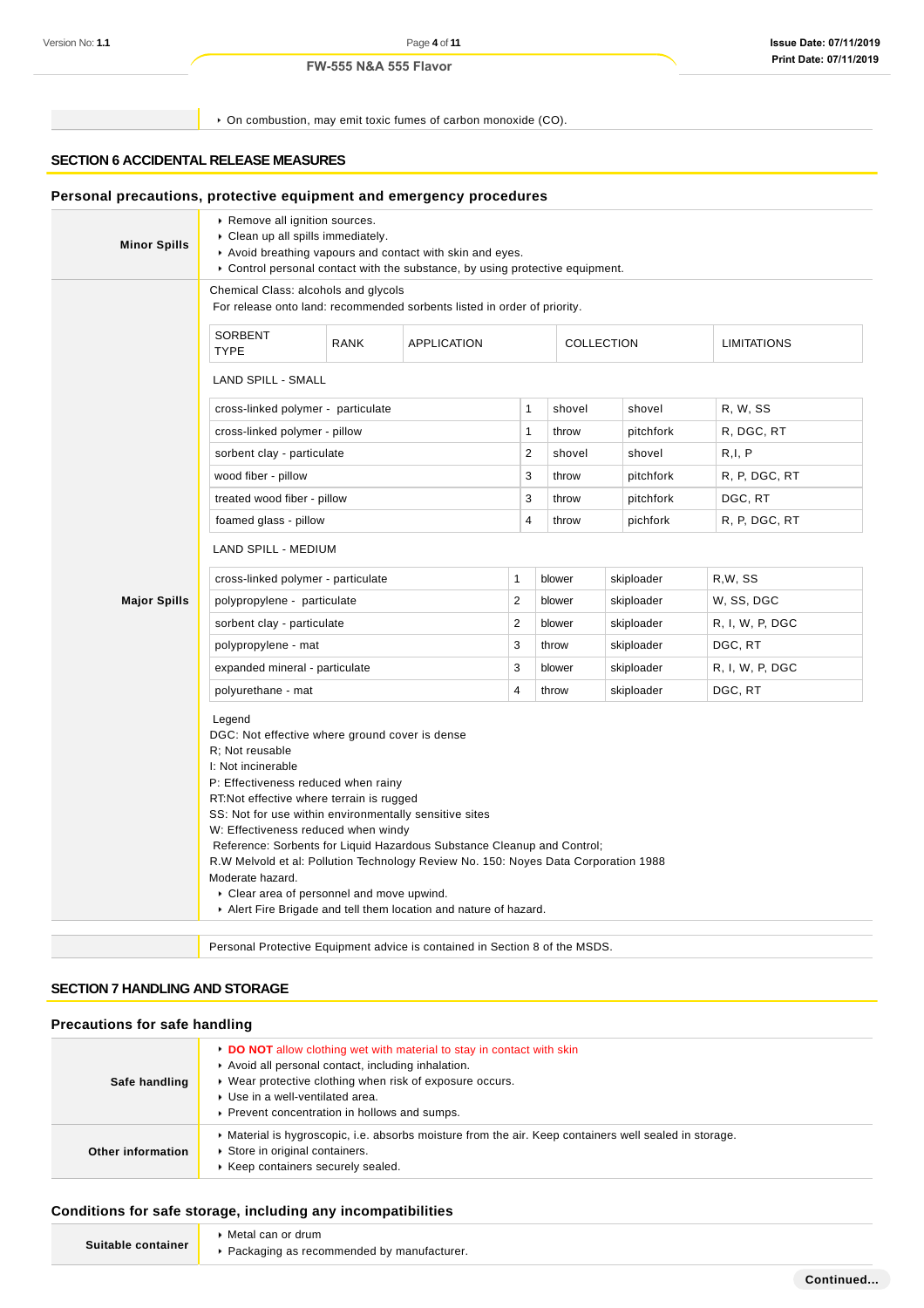|                                   | • Check all containers are clearly labelled and free from leaks.                                                                                                                                                                                                                                                                                                                                                                                                                                                                                                                                                                                                                                                                                                                                                                                                                                                                                                                                                                                   |
|-----------------------------------|----------------------------------------------------------------------------------------------------------------------------------------------------------------------------------------------------------------------------------------------------------------------------------------------------------------------------------------------------------------------------------------------------------------------------------------------------------------------------------------------------------------------------------------------------------------------------------------------------------------------------------------------------------------------------------------------------------------------------------------------------------------------------------------------------------------------------------------------------------------------------------------------------------------------------------------------------------------------------------------------------------------------------------------------------|
| <b>Storage</b><br>incompatibility | ▶ Glycols and their ethers undergo violent decomposition in contact with 70% perchloric acid. This seems likely to involve<br>formation of the glycol perchlorate esters (after scission of ethers) which are explosive, those of ethylene glycol and<br>3-chloro-1,2-propanediol being more powerful than glyceryl nitrate, and the former so sensitive that it explodes on addition<br>of water.<br>Alcohols<br>are incompatible with strong acids, acid chlorides, acid anhydrides, oxidising and reducing agents.<br>reacts, possibly violently, with alkaline metals and alkaline earth metals to produce hydrogen<br>Freact with strong acids, strong caustics, aliphatic amines, isocyanates, acetaldehyde, benzoyl peroxide, chromic acid,<br>chromium oxide, dialkylzincs, dichlorine oxide, ethylene oxide, hypochlorous acid, isopropyl chlorocarbonate, lithium<br>tetrahydroaluminate, nitrogen dioxide, pentafluoroguanidine, phosphorus halides, phosphorus pentasulfide, tangerine oil,<br>triethylaluminium, triisobutylaluminium |
|                                   | Should not be heated above 49 deg.                                                                                                                                                                                                                                                                                                                                                                                                                                                                                                                                                                                                                                                                                                                                                                                                                                                                                                                                                                                                                 |

### **PACKAGE MATERIAL INCOMPATIBILITIES**

Not Available

# **SECTION 8 EXPOSURE CONTROLS / PERSONAL PROTECTION**

#### **Control parameters**

### **OCCUPATIONAL EXPOSURE LIMITS (OEL)**

#### **INGREDIENT DATA**

Not Available

#### **EMERGENCY LIMITS**

| Ingredient                                        | <b>Material name</b>                | TEEL-1 |                     | TEEL-2      | TEEL-3         |  |
|---------------------------------------------------|-------------------------------------|--------|---------------------|-------------|----------------|--|
| propylene glycol                                  | Propylene glycol; (1,2-Propanediol) |        | $30 \text{ mg/m}$   | 1300 mg/m3  | 7900 mg/m3     |  |
| vanillin                                          | Vanilin                             |        | $10 \text{ mg/m}$   | 10 mg/m $3$ | $310$ mg/m $3$ |  |
|                                                   |                                     |        |                     |             |                |  |
| Ingredient                                        | <b>Original IDLH</b>                |        | <b>Revised IDLH</b> |             |                |  |
| propylene glycol                                  | Not Available                       |        | Not Available       |             |                |  |
| acetoin                                           | Not Available                       |        | Not Available       |             |                |  |
| ethyl vanillin                                    | Not Available                       |        | Not Available       |             |                |  |
| maltol                                            | Not Available                       |        | Not Available       |             |                |  |
| 3-methyl-<br>1,2-cyclopentanedione                | Not Available                       |        | Not Available       |             |                |  |
| vanillin                                          | Not Available                       |        | Not Available       |             |                |  |
| 4,5-dimethyl-3-hydroxy-<br>2,5-dihydrofuran-2-one | Not Available                       |        | Not Available       |             |                |  |

#### **MATERIAL DATA**

for propylene glycol:

Saturated vapour concentration @ 20 deg C.= 65.8 ppm, 204.6 mg/m3; i.e higher concentrations can only occur as aerosols or at higher temperatures. Odour Threshold: Practically odourless.

A small number of individuals show skin irritation or sensitisation from repeated or prolonged exposure to propylene glycol. A workplace environmental exposure limit (WEEL) has been established by AIHA and is thought to be protective against systemic effects.

# **Exposure controls**

| Appropriate<br>engineering controls | Engineering controls are used to remove a hazard or place a barrier between the worker and the hazard. Well-designed<br>engineering controls can be highly effective in protecting workers and will typically be independent of worker interactions to<br>provide this high level of protection.<br>The basic types of engineering controls are:<br>Process controls which involve changing the way a job activity or process is done to reduce the risk.<br>Enclosure and/or isolation of emission source which keeps a selected hazard "physically" away from the worker and<br>ventilation that strategically "adds" and "removes" air in the work environment. |
|-------------------------------------|--------------------------------------------------------------------------------------------------------------------------------------------------------------------------------------------------------------------------------------------------------------------------------------------------------------------------------------------------------------------------------------------------------------------------------------------------------------------------------------------------------------------------------------------------------------------------------------------------------------------------------------------------------------------|
| <b>Personal protection</b>          | <b>TOOL</b>                                                                                                                                                                                                                                                                                                                                                                                                                                                                                                                                                                                                                                                        |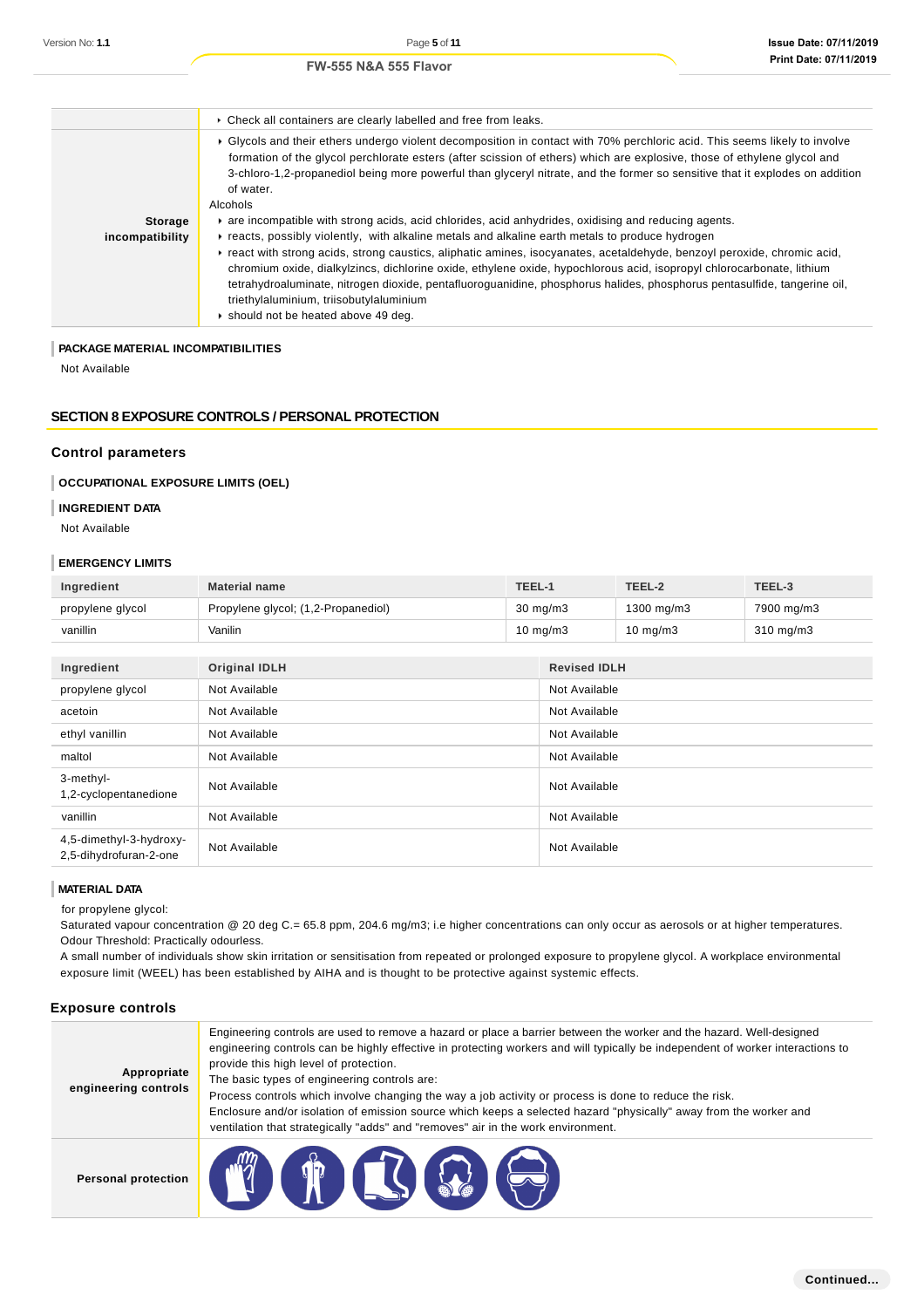| Eye and face<br>protection | Safety glasses with side shields.<br>▶ Chemical goggles.<br>► Contact lenses may pose a special hazard; soft contact lenses may absorb and concentrate irritants. A written policy<br>document, describing the wearing of lenses or restrictions on use, should be created for each workplace or task.                                                                                                              |
|----------------------------|---------------------------------------------------------------------------------------------------------------------------------------------------------------------------------------------------------------------------------------------------------------------------------------------------------------------------------------------------------------------------------------------------------------------|
| <b>Skin protection</b>     | See Hand protection below                                                                                                                                                                                                                                                                                                                                                                                           |
| Hands/feet protection      | ▶ Wear chemical protective gloves, e.g. PVC.<br>▶ Wear safety footwear or safety gumboots, e.g. Rubber<br>NOTE:<br>▶ The material may produce skin sensitisation in predisposed individuals. Care must be taken, when removing gloves and<br>other protective equipment, to avoid all possible skin contact.<br>► Contaminated leather items, such as shoes, belts and watch-bands should be removed and destroyed. |
| <b>Body protection</b>     | See Other protection below                                                                                                                                                                                                                                                                                                                                                                                          |
| Other protection           | • Overalls.<br>▶ P.V.C. apron.<br>▶ Barrier cream.                                                                                                                                                                                                                                                                                                                                                                  |
| <b>Thermal hazards</b>     | Not Available                                                                                                                                                                                                                                                                                                                                                                                                       |

# **Recommended material(s)**

### **GLOVE SELECTION INDEX**

Glove selection is based on a modified presentation of the:

 **"Forsberg Clothing Performance Index".**

 The effect(s) of the following substance(s) are taken into account in the **computer-generated** selection:

FW-555 N&A 555 Flavor

| <b>Material</b> | <b>CPI</b> |
|-----------------|------------|
| <b>BUTYL</b>    | C          |
| NATURAL RUBBER  | C          |
| <b>NEOPRENE</b> | C          |
| PE/EVAL/PE      | C          |
| <b>PVA</b>      | C          |
| <b>VITON</b>    | C          |

\* CPI - Chemwatch Performance Index

A: Best Selection

B: Satisfactory; may degrade after 4 hours continuous immersion C: Poor to Dangerous Choice for other than short term immersion **NOTE**: As a series of factors will influence the actual performance of the glove, a final selection must be based on detailed observation. - \* Where the glove is to be used on a short term, casual or infrequent basis, factors such as "feel" or convenience (e.g. disposability), may dictate a choice of gloves which might otherwise be unsuitable following long-term or frequent use. A qualified practitioner should be consulted.

### **SECTION 9 PHYSICAL AND CHEMICAL PROPERTIES**

### **Information on basic physical and chemical properties**

| Appearance                                      | Clear amber    |                                                   |                            |  |  |  |
|-------------------------------------------------|----------------|---------------------------------------------------|----------------------------|--|--|--|
|                                                 |                |                                                   |                            |  |  |  |
| <b>Physical state</b>                           | Liquid         | <b>Relative density</b><br>(Water = $1$ )         | 1.03                       |  |  |  |
| Odour                                           | Characteristic | <b>Partition coefficient</b><br>n-octanol / water | Not Available              |  |  |  |
| <b>Odour threshold</b>                          | Not Available  | Auto-ignition<br>temperature (°C)                 | Not Available              |  |  |  |
| pH (as supplied)                                | Not Available  | Decomposition<br>temperature                      | Not Available              |  |  |  |
| Melting point /<br>freezing point $(°C)$        | Not Available  | Viscosity (cSt)                                   | Not Available              |  |  |  |
| Initial boiling point<br>and boiling range (°C) | Not Available  | <b>Molecular weight</b><br>(g/mol)                | Not Available              |  |  |  |
| Flash point (°C)                                | >93.00         | <b>Taste</b>                                      | <b>Nutty Sweet Tobacco</b> |  |  |  |

# **Respiratory protection**

Type A-P Filter of sufficient capacity. (AS/NZS 1716 & 1715, EN 143:2000 & 149:2001, ANSI Z88 or national equivalent)

Where the concentration of gas/particulates in the breathing zone, approaches or exceeds the "Exposure Standard" (or ES), respiratory protection is required.

Degree of protection varies with both face-piece and Class of filter; the nature of protection varies with Type of filter.

| Required<br><b>Minimum</b><br><b>Protection Factor</b> | Half-Face<br>Respirator | <b>Full-Face</b><br>Respirator    | <b>Powered Air</b><br>Respirator       |
|--------------------------------------------------------|-------------------------|-----------------------------------|----------------------------------------|
| up to $10 \times ES$                                   | A-AUS P2                |                                   | A-PAPR-AUS /<br>Class 1 P <sub>2</sub> |
| up to $50 \times ES$                                   | $\blacksquare$          | A-AUS / Class<br>1 P <sub>2</sub> |                                        |
| up to $100 \times ES$                                  | $\blacksquare$          | $A-2$ P <sub>2</sub>              | A-PAPR-2 P2 $\land$                    |

## ^ - Full-face

A(All classes) = Organic vapours, B AUS or B1 = Acid gasses, B2 = Acid gas or hydrogen cyanide(HCN), B3 = Acid gas or hydrogen cyanide(HCN),  $E =$  Sulfur dioxide(SO2), G = Agricultural chemicals, K = Ammonia(NH3),  $Hg =$  Mercury,  $NO =$  Oxides of nitrogen,  $MB =$  Methyl bromide,  $AX =$  Low boiling point organic compounds(below 65 degC)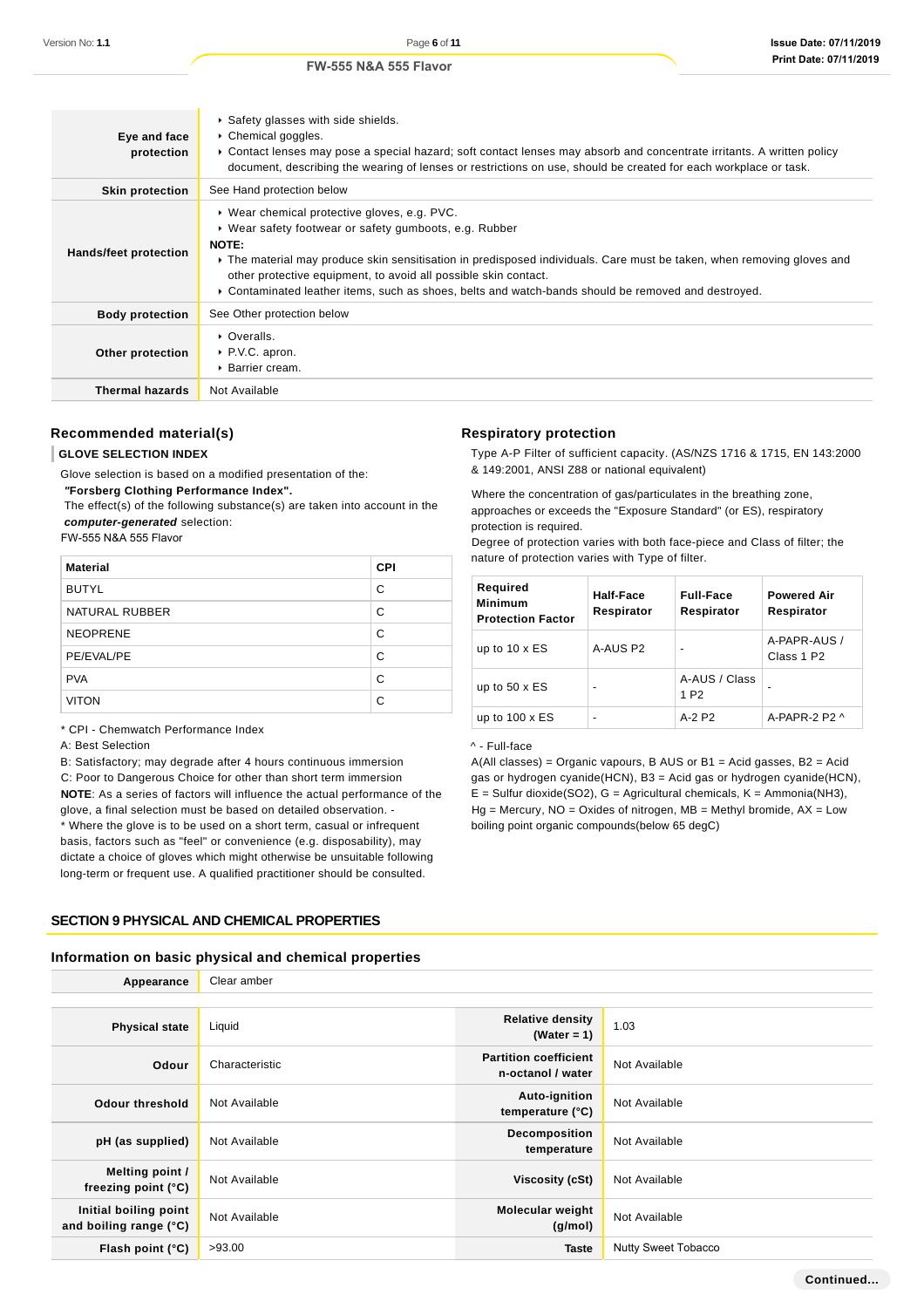| <b>Evaporation rate</b>                | Not Available  | <b>Explosive properties</b>                        | Not Available |
|----------------------------------------|----------------|----------------------------------------------------|---------------|
| <b>Flammability</b>                    | Not Applicable | <b>Oxidising properties</b>                        | Not Available |
| <b>Upper Explosive Limit</b><br>$(\%)$ | Not Available  | <b>Surface Tension</b><br>(dyn/cm or mN/m)         | Not Available |
| <b>Lower Explosive Limit</b><br>$(\%)$ | Not Available  | <b>Volatile Component</b><br>$(% \mathcal{L}_{0})$ | Not Available |
| Vapour pressure (kPa)                  | Not Available  | Gas group                                          | Not Available |
| Solubility in water<br>(g/L)           | Miscible       | pH as a solution (1%)                              | Not Available |
| Vapour density (Air =<br>1)            | Not Available  | VOC g/L                                            | Not Available |

# **SECTION 10 STABILITY AND REACTIVITY**

| Reactivity                                    | See section 7                                                                                                                        |
|-----------------------------------------------|--------------------------------------------------------------------------------------------------------------------------------------|
| <b>Chemical stability</b>                     | • Unstable in the presence of incompatible materials.<br>▶ Product is considered stable.<br>Hazardous polymerisation will not occur. |
| Possibility of<br>hazardous reactions         | See section 7                                                                                                                        |
| <b>Conditions to avoid</b>                    | See section 7                                                                                                                        |
| Incompatible materials                        | See section 7                                                                                                                        |
| <b>Hazardous</b><br>decomposition<br>products | See section 5                                                                                                                        |

# **SECTION 11 TOXICOLOGICAL INFORMATION**

# **Information on toxicological effects**

| <b>Inhaled</b>        | The material is not thought to produce respiratory irritation (as classified by EC Directives using animal models).<br>Nevertheless inhalation of vapours, fumes or aerosols, especially for prolonged periods, may produce respiratory discomfort<br>and occasionally, distress.<br>Inhalation of vapours may cause drowsiness and dizziness. This may be accompanied by narcosis, reduced alertness, loss<br>of reflexes, lack of coordination and vertigo.                                                                                                                                                                                                                                                                                                                                                                                                                                                                                                                                                                        |                   |  |
|-----------------------|--------------------------------------------------------------------------------------------------------------------------------------------------------------------------------------------------------------------------------------------------------------------------------------------------------------------------------------------------------------------------------------------------------------------------------------------------------------------------------------------------------------------------------------------------------------------------------------------------------------------------------------------------------------------------------------------------------------------------------------------------------------------------------------------------------------------------------------------------------------------------------------------------------------------------------------------------------------------------------------------------------------------------------------|-------------------|--|
| Ingestion             | Accidental ingestion of the material may be damaging to the health of the individual.<br>Ingestion of propylene glycol produced reversible central nervous system depression in humans following ingestion of 60 ml.<br>Symptoms included increased heart-rate (tachycardia), excessive sweating (diaphoresis) and grand mal seizures in a 15<br>month child who ingested large doses (7.5 ml/day for 8 days) as an ingredient of vitamin preparation.<br>Excessive repeated ingestions may cause hypoglycaemia (low levels of glucose in the blood stream) among susceptible<br>individuals; this may result in muscular weakness, incoordination and mental confusion.                                                                                                                                                                                                                                                                                                                                                             |                   |  |
| <b>Skin Contact</b>   | Skin contact is not thought to have harmful health effects (as classified under EC Directives); the material may still produce<br>health damage following entry through wounds, lesions or abrasions.<br>The material may produce moderate skin irritation; limited evidence or practical experience suggests, that the material either:<br>produces moderate inflammation of the skin in a substantial number of individuals following direct contact and/or<br>▶ produces significant, but moderate, inflammation when applied to the healthy intact skin of animals (for up to four hours),<br>such inflammation being present twenty-four hours or more after the end of the exposure period.<br>Skin irritation may also be present after prolonged or repeated exposure; this may result in a form of contact dermatitis<br>(nonallergic). The dermatitis is often characterised by skin redness (erythema) and swelling (oedema) which may progress to<br>blistering (vesiculation), scaling and thickening of the epidermis. |                   |  |
| Eye                   | Limited evidence exists, or practical experience suggests, that the material may cause eye irritation in a substantial number<br>of individuals and/or is expected to produce significant ocular lesions which are present twenty-four hours or more after<br>instillation into the eye(s) of experimental animals. Repeated or prolonged eye contact may cause inflammation<br>characterised by temporary redness (similar to windburn) of the conjunctiva (conjunctivitis); temporary impairment of vision<br>and/or other transient eye damage/ulceration may occur.<br>Irritation of the eyes may produce a heavy secretion of tears (lachrymation).                                                                                                                                                                                                                                                                                                                                                                             |                   |  |
| <b>Chronic</b>        | Practical experience shows that skin contact with the material is capable either of inducing a sensitisation reaction in a<br>substantial number of individuals, and/or of producing a positive response in experimental animals.<br>Limited evidence suggests that repeated or long-term occupational exposure may produce cumulative health effects<br>involving organs or biochemical systems.                                                                                                                                                                                                                                                                                                                                                                                                                                                                                                                                                                                                                                    |                   |  |
|                       |                                                                                                                                                                                                                                                                                                                                                                                                                                                                                                                                                                                                                                                                                                                                                                                                                                                                                                                                                                                                                                      |                   |  |
| <b>FW-555 N&amp;A</b> | <b>TOXICITY</b>                                                                                                                                                                                                                                                                                                                                                                                                                                                                                                                                                                                                                                                                                                                                                                                                                                                                                                                                                                                                                      | <b>IRRITATION</b> |  |
| 555 Flavor            | Not Available                                                                                                                                                                                                                                                                                                                                                                                                                                                                                                                                                                                                                                                                                                                                                                                                                                                                                                                                                                                                                        | Not Available     |  |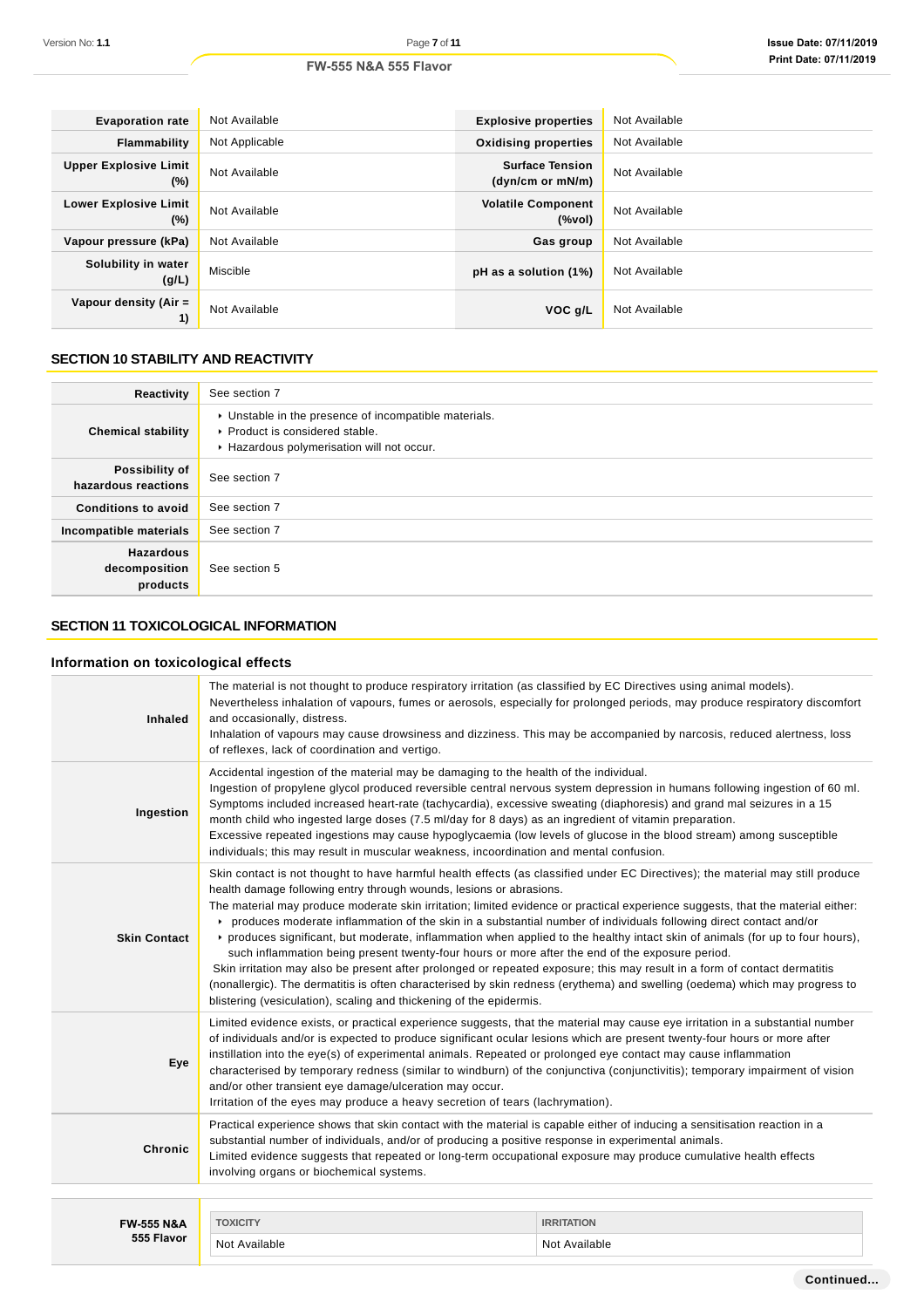| _____                                                                                                                                          |            |                                                                                                                                                                                                                                                                                                                                                                                                                                                                                                                                                                                                                                                                                                                                                                                                                                                  |                                                                                                        |                |
|------------------------------------------------------------------------------------------------------------------------------------------------|------------|--------------------------------------------------------------------------------------------------------------------------------------------------------------------------------------------------------------------------------------------------------------------------------------------------------------------------------------------------------------------------------------------------------------------------------------------------------------------------------------------------------------------------------------------------------------------------------------------------------------------------------------------------------------------------------------------------------------------------------------------------------------------------------------------------------------------------------------------------|--------------------------------------------------------------------------------------------------------|----------------|
|                                                                                                                                                |            |                                                                                                                                                                                                                                                                                                                                                                                                                                                                                                                                                                                                                                                                                                                                                                                                                                                  | Unless otherwise specified data extracted from RTECS - Register of Toxic Effect of chemical Substances |                |
| <b>PROPYLENE GLYCOL</b>                                                                                                                        | epidermis. | The material may cause skin irritation after prolonged or repeated exposure and may produce a contact dermatitis<br>(nonallergic). This form of dermatitis is often characterised by skin redness (erythema) and swelling the epidermis.<br>Histologically there may be intercellular oedema of the spongy layer (spongiosis) and intracellular oedema of the<br>The acute oral toxicity of propylene glycol is very low, and large quantities are required to cause perceptible health<br>damage in humans.                                                                                                                                                                                                                                                                                                                                     |                                                                                                        |                |
| <b>ACETOIN</b>                                                                                                                                 | epidermis. | The material may cause skin irritation after prolonged or repeated exposure and may produce a contact dermatitis<br>(nonallergic). This form of dermatitis is often characterised by skin redness (erythema) and swelling the epidermis.<br>Histologically there may be intercellular oedema of the spongy layer (spongiosis) and intracellular oedema of the<br>For diacetyl (and its metabolic products):<br>Artificial butter flavoring normally contains two important constituents, diacetyl and acetoin.                                                                                                                                                                                                                                                                                                                                   |                                                                                                        |                |
| <b>MALTOL</b>                                                                                                                                  |            | Oral (rat) TDLo: 90000 mg/kg/90d-I Eye : Mild Maltol at 10% in petroleum produced no sensitisation reactions in a<br>maximisation test. * There were no compound-related effects in a three generation reproduction in the rat.* FAO/<br>WHO evaluated that the level causing no toxicological effect is 100 mg/kg bw in rat* FAO/WHO estimated in 1974<br>that acceptable daily intake (ADI) for man is 1mg/kg bw. 7) The Council of Europe (1974) listed Maltol, giving an ADI<br>of 1 mg/kg 6)* Beijing TianLiHai Chemical Company Co. Ltd MSDS                                                                                                                                                                                                                                                                                               |                                                                                                        |                |
| <b>VANILLIN</b>                                                                                                                                |            | For certain benzyl derivatives:<br>All members of this group (benzyl, benzoate and 2-hydroxybenzoate (salicylate) esters) contain a benzene ring<br>bonded directly to an oxygenated functional group (aldehyde or ester) that is hydrolysed and/or oxidised to a benzoic<br>acid derivative. As a stable animal metabolite, benzoic acid derivatives are efficiently excreted primarily in the urine.<br>These reaction pathways have been reported in both aquatic and terrestrial species. The similarity of their toxicologic<br>properties is a reflection their participation in these common metabolic pathways.<br>Miosis, somnolence, muscle weakness, coma, respiratory stimulation, maternal effects involving ovaries, fallopian<br>tubes, uterus, cervix and vagina recorded.                                                       |                                                                                                        |                |
| FW-555 N&A 555<br>Flavoravor & 3-METHYL-<br><b>1,2-CYCLOPENTANEDIONE</b><br><b>&amp; 4,5-DIMETHYL-</b><br>3-HYDROXY-<br>2,5-DIHYDROFURAN-2-ONE |            | The following information refers to contact allergens as a group and may not be specific to this product.<br>Contact allergies quickly manifest themselves as contact eczema, more rarely as urticaria or Quincke's oedema. The<br>pathogenesis of contact eczema involves a cell-mediated (T lymphocytes) immune reaction of the delayed type.<br>Other allergic skin reactions, e.g. contact urticaria, involve antibody-mediated immune reactions.                                                                                                                                                                                                                                                                                                                                                                                            |                                                                                                        |                |
| ETHYL VANILLIN & MALTOL                                                                                                                        |            | Asthma-like symptoms may continue for months or even years after exposure to the material ceases. This may be<br>due to a non-allergenic condition known as reactive airways dysfunction syndrome (RADS) which can occur following<br>exposure to high levels of highly irritating compound. Key criteria for the diagnosis of RADS include the absence of<br>preceding respiratory disease, in a non-atopic individual, with abrupt onset of persistent asthma-like symptoms within<br>minutes to hours of a documented exposure to the irritant. A reversible airflow pattern, on spirometry, with the<br>presence of moderate to severe bronchial hyperreactivity on methacholine challenge testing and the lack of minimal<br>lymphocytic inflammation, without eosinophilia, have also been included in the criteria for diagnosis of RADS. |                                                                                                        |                |
| <b>Acute Toxicity</b>                                                                                                                          | $\circ$    |                                                                                                                                                                                                                                                                                                                                                                                                                                                                                                                                                                                                                                                                                                                                                                                                                                                  | Carcinogenicity                                                                                        | O              |
| Skin<br><b>Irritation/Corrosion</b>                                                                                                            | $\circ$    |                                                                                                                                                                                                                                                                                                                                                                                                                                                                                                                                                                                                                                                                                                                                                                                                                                                  | Reproductivity                                                                                         | O              |
| <b>Serious Eye</b>                                                                                                                             | v          |                                                                                                                                                                                                                                                                                                                                                                                                                                                                                                                                                                                                                                                                                                                                                                                                                                                  | STOT - Single                                                                                          | $\odot$        |
| Damage/Irritation                                                                                                                              |            |                                                                                                                                                                                                                                                                                                                                                                                                                                                                                                                                                                                                                                                                                                                                                                                                                                                  | <b>Exposure</b>                                                                                        |                |
| <b>Respiratory or Skin</b><br>sensitisation                                                                                                    | v          |                                                                                                                                                                                                                                                                                                                                                                                                                                                                                                                                                                                                                                                                                                                                                                                                                                                  | <b>STOT - Repeated</b><br><b>Exposure</b>                                                              | $\circledcirc$ |
| <b>Mutagenicity</b>                                                                                                                            | ◙          |                                                                                                                                                                                                                                                                                                                                                                                                                                                                                                                                                                                                                                                                                                                                                                                                                                                  | <b>Aspiration Hazard</b>                                                                               | O              |

**Legend:** ◆ - Data required to make classification available

– Data available but does not fill the criteria for classification

– Data Not Available to make classification

# **CMR STATUS**

Not Applicable

**SECTION 12 ECOLOGICAL INFORMATION**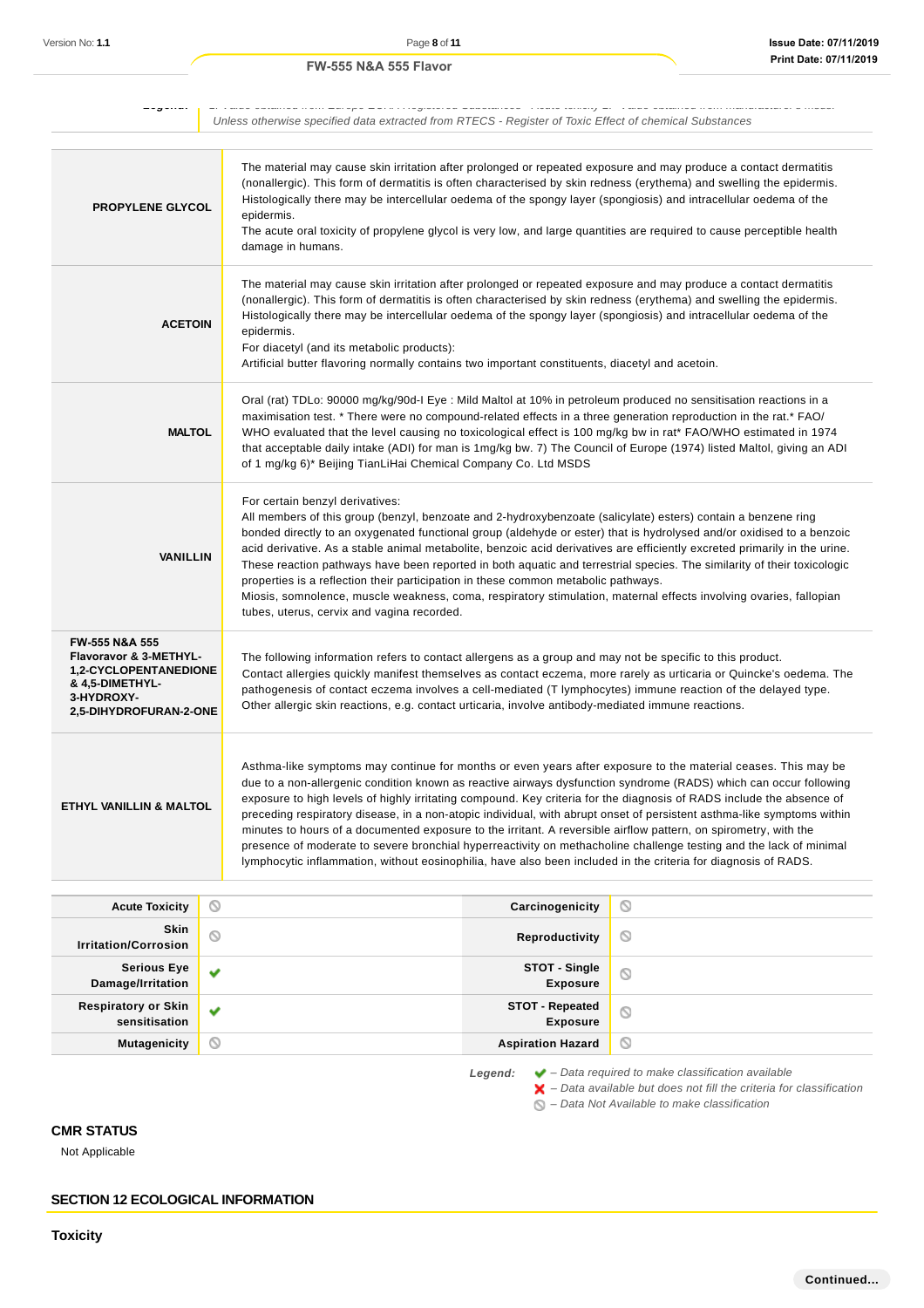## **NOT AVAILABLE**

| Ingredient                                            | Endpoint      | <b>Test Duration</b> | <b>Effect</b> | Value         | <b>Species</b> | <b>BCF</b>    |
|-------------------------------------------------------|---------------|----------------------|---------------|---------------|----------------|---------------|
| propylene glycol                                      | Not Available | Not Available        | Not Available | Not Available | Not Available  | Not Available |
| acetoin                                               | Not Available | Not Available        | Not Available | Not Available | Not Available  | Not Available |
| ethyl vanillin                                        | Not Available | Not Available        | Not Available | Not Available | Not Available  | Not Available |
| maltol                                                | Not Available | Not Available        | Not Available | Not Available | Not Available  | Not Available |
| 3-methyl-<br>1,2-cyclopentanedione                    | Not Available | Not Available        | Not Available | Not Available | Not Available  | Not Available |
| vanillin                                              | Not Available | Not Available        | Not Available | Not Available | Not Available  | Not Available |
| 4,5-dimethyl-<br>3-hydroxy-<br>2.5-dihydrofuran-2-one | Not Available | Not Available        | Not Available | Not Available | Not Available  | Not Available |

Propylene glycol is known to exert high levels of biochemical oxygen demand (BOD) during degradation in surface waters. This process can adversely affect aquatic life by consuming oxygen needed by aquatic organisms for survival. Large quantities of dissolved oxygen (DO) in the water column are consumed when microbial populations decompose propylene glycol.

Sufficient dissolved oxygen levels in surface waters are critical for the survival of fish, macro-invertebrates, and other aquatic organisms.

### **Persistence and degradability**

| Ingredient                                        | Persistence: Water/Soil | <b>Persistence: Air</b> |
|---------------------------------------------------|-------------------------|-------------------------|
| propylene glycol                                  | LOW                     | LOW                     |
| acetoin                                           | LOW                     | LOW                     |
| ethyl vanillin                                    | LOW                     | LOW                     |
| maltol                                            | LOW                     | LOW                     |
| 3-methyl-<br>1,2-cyclopentanedione                | LOW                     | LOW                     |
| vanillin                                          | LOW                     | LOW                     |
| 4,5-dimethyl-3-hydroxy-<br>2,5-dihydrofuran-2-one | LOW                     | LOW                     |

# **Bioaccumulative potential**

| Ingredient                                        | <b>Bioaccumulation</b>    |
|---------------------------------------------------|---------------------------|
| propylene glycol                                  | $LOW (BCF = 1)$           |
| acetoin                                           | LOW (LogKOW = $-0.3644$ ) |
| ethyl vanillin                                    | LOW (LogKOW = $1.58$ )    |
| maltol                                            | LOW (LogKOW = $0.09$ )    |
| 3-methyl-<br>1,2-cyclopentanedione                | LOW (LogKOW = $1.288$ )   |
| vanillin                                          | LOW (LogKOW = $1.21$ )    |
| 4,5-dimethyl-3-hydroxy-<br>2,5-dihydrofuran-2-one | LOW (LogKOW = $-0.4415$ ) |

# **Mobility in soil**

| Ingredient                                        | <b>Mobility</b>     |
|---------------------------------------------------|---------------------|
| propylene glycol                                  | $HIGH (KOC = 1)$    |
| acetoin                                           | $HIGH (KOC = 1)$    |
| ethyl vanillin                                    | $LOW (KOC = 70.92)$ |
| maltol                                            | $HIGH (KOC = 1)$    |
| 3-methyl-<br>1,2-cyclopentanedione                | $HIGH (KOC = 1)$    |
| vanillin                                          | $LOW (KOC = 38.45)$ |
| 4,5-dimethyl-3-hydroxy-<br>2,5-dihydrofuran-2-one | $HIGH (KOC = 1)$    |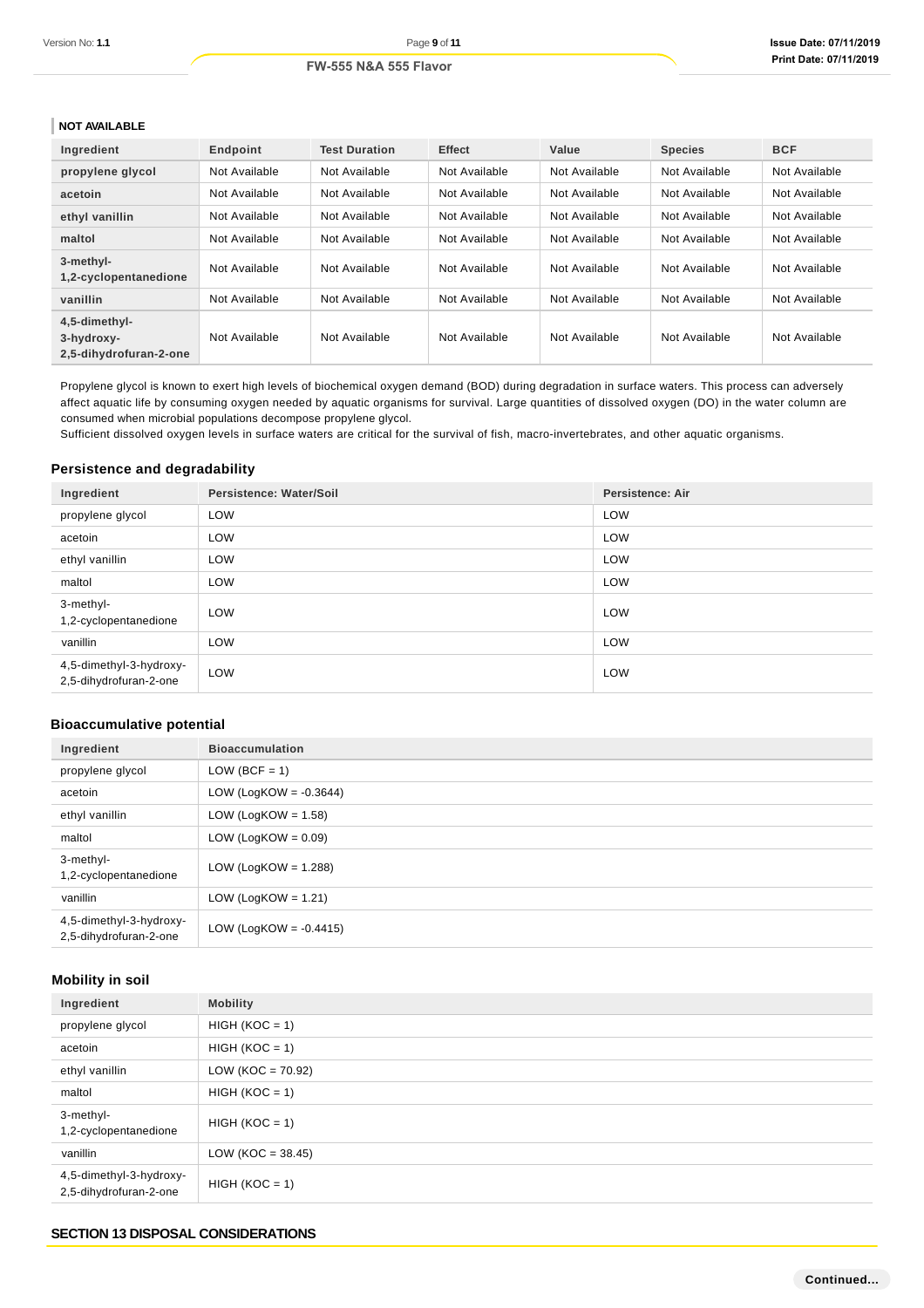#### **Issue Date: 07/11/2019 Print Date: 07/11/2019**

# **Waste treatment methods Product / Packaging disposal** Containers may still present a chemical hazard/ danger when empty. Return to supplier for reuse/ recycling if possible. Otherwise: If container can not be cleaned sufficiently well to ensure that residuals do not remain or if the container cannot be used to store the same product, then puncture containers, to prevent re-use, and bury at an authorised landfill. Where possible retain label warnings and MSDS and observe all notices pertaining to the product. **SECTION 14 TRANSPORT INFORMATION Labels Required Marine Pollutant** NO **Land transport (DOT): NOT REGULATED FOR TRANSPORT OF DANGEROUS GOODS Air transport (ICAO-IATA / DGR): NOT REGULATED FOR TRANSPORT OF DANGEROUS GOODS Sea transport (IMDG-Code / GGVSee): NOT REGULATED FOR TRANSPORT OF DANGEROUS GOODS SECTION 15 REGULATORY INFORMATION Safety, health and environmental regulations / legislation specific for the substance or mixture propylene glycol(57-55-6) is found on the following regulatory lists** "US ATSDR Minimal Risk Levels for Hazardous Substances (MRLs)","US - Washington Toxic air pollutants and their ASIL, SQER and de minimis emission values","US AIHA Workplace Environmental Exposure Levels (WEELs)","US Spacecraft Maximum Allowable Concentrations (SMACs) for Airborne Contaminants","US Toxic Substances Control Act (TSCA) - Chemical Substance Inventory" **acetoin(513-86-0) is found on the following regulatory lists** "US Toxic Substances Control Act (TSCA) - Chemical Substance Inventory" **ethyl vanillin(121-32-4) is found on the following regulatory lists** "US Toxic Substances Control Act (TSCA) - Chemical Substance Inventory" **maltol(118-71-8) is found on the following regulatory lists** "US Toxic Substances Control Act (TSCA) - Chemical Substance Inventory" **3-methyl-1,2-cyclopentanedione(765-70-8) is found on the following regulatory lists** "US Toxic Substances Control Act (TSCA) - Chemical Substance Inventory" **vanillin(121-33-5) is found on the following regulatory lists** "US AIHA Workplace Environmental Exposure Levels (WEELs)","US Toxic Substances Control Act (TSCA) - Chemical Substance Inventory" **4,5-dimethyl-3-hydroxy-2,5-dihydrofuran-2-one(28664-35-9) is found on the following regulatory lists** "US Toxic Substances Control Act (TSCA) - Chemical Substance Inventory" **National Inventory Status** Australia - AICS Y Canada - DSL N (4,5-dimethyl-3-hydroxy-2,5-dihydrofuran-2-one) China - IECSC Y Europe - EINEC / ELINCS / NLP <sup>Y</sup> Japan - ENCS Y Korea - KECI N (4,5-dimethyl-3-hydroxy-2,5-dihydrofuran-2-one) New Zealand - NZIoC Y Philippines - PICCS | Y USA - TSCA Y **Legend:**  $Y = All$  ingredients are on the inventory  $N = Not$  determined or one or more ingredients are not on the inventory and are not exempt from listing(see specific ingredients in brackets)

### **SECTION 16 OTHER INFORMATION**

#### **Continued...**